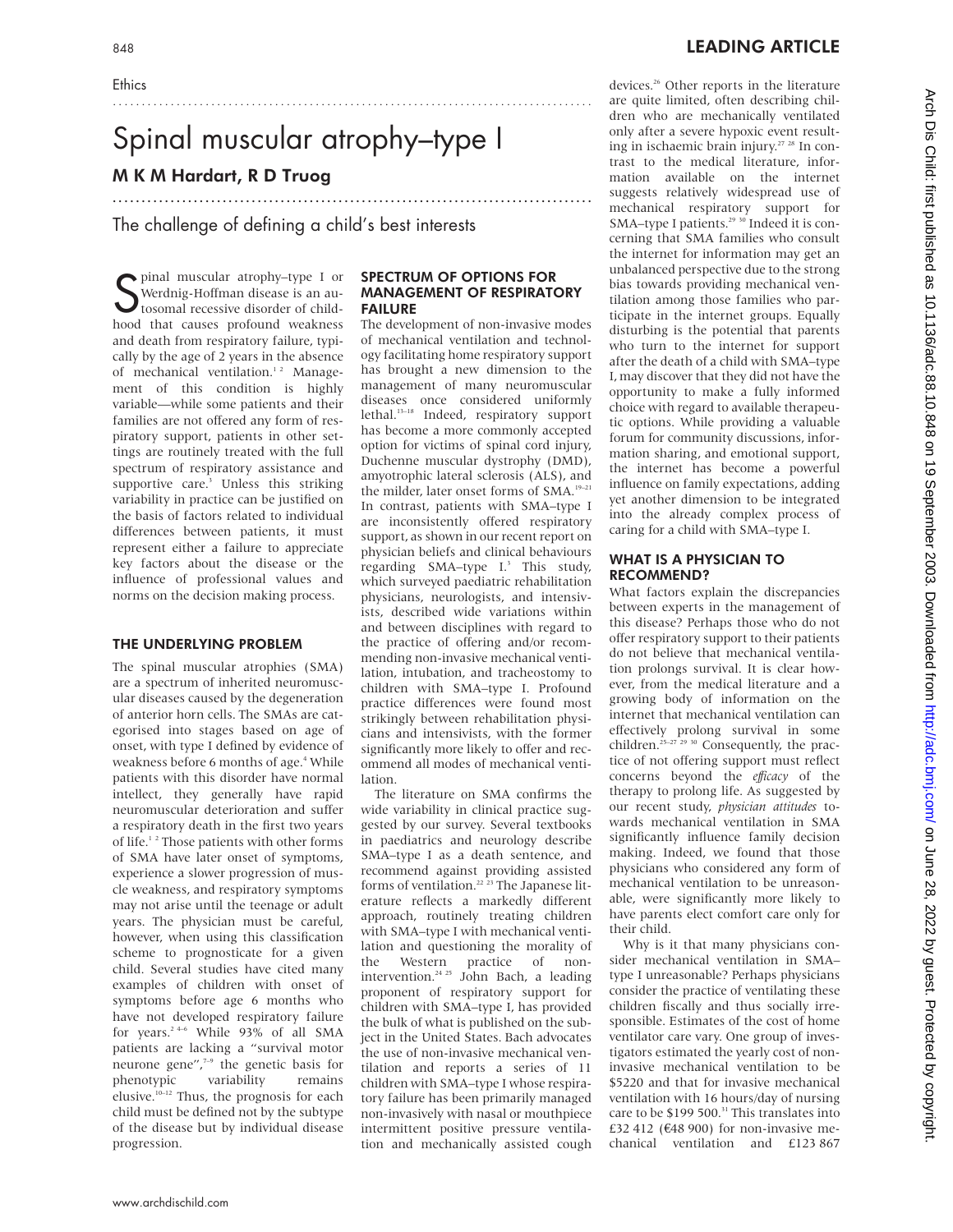(€186 885) for invasive mechanical ventilation. Taking into consideration the cost of lost income, physician, hospital and inpatient days, and monthly annualised cost of one-time purchases and/or home remodelling, another group estimated total yearly cost of invasive mechanical ventilation with nursing support to be \$103 152 (range \$2626– 365 904)<sup>32</sup> or £64 045 (range £1630– 227 185) (equivalent to  $€96$  161 with a range of €2460–342 767). These estimates, determined for adult ventilated patients, likely underestimate the cost of caring for a child with SMA as they do not consider cost of home or specialised schooling. It is not surprising then, with the growing trend to spend medical resources wisely, that the chronically ventilated population is a natural target for scrutiny. However, in our social climate of relative prosperity, decisions made by adults with ALS, DMD, and spinal cord injury to undergo mechanical ventilation are generally considered reasonable. Similar standards should thus be applied to the provision of respiratory support of children with SMA–type I.

#### "Anecdote and clinical judgement guide physician decision making"

Perhaps the *uncertainty* of success of mechanical ventilation in SMA–type I compels physicians to consider it unreasonable. Certainly, some children with SMA suffer from a very aggressive form of the disease, developing distress from progressive kyphoscoliosis and multiple aspiration pneumonias not responsive to mechanical ventilation.<sup>33</sup> However, many do not. While the long term outcome of patients with SMA–type I who receive respiratory support is indeed uncertain, uncertainty in itself is not often a compelling reason to withhold therapy. Consider the child born with hypoplastic left heart syndrome, a serious heart defect that requires a series of three major corrective procedures and still holds a five year actuarial survival rate of only 54–70%.<sup>34–37</sup> Many families choose this course of treatment with the knowledge that their child will endure discomfort of the surgical procedures; risk complications of infection, neurological sequela, and respiratory distress; possibly succumb to the complications of the disease before undergoing the definitive palliative procedure; and finally, may undergo all three procedures only to require cardiac transplantation or to live a life of cardiopulmonary disability of uncertain longevity. While not every family agrees to this course of therapy, the widespread acceptance of this as a standard of care reflects a tolerance to uncertainty regarding long term outcomes.

Perhaps, however the issue motivating a physician's decision not to offer mechanical ventilation to a child with SMA–type I is not the *uncertainty* of the outcome but the perception that the *quality of life* of a chronically ventilated child is below the threshold that would justify treatment. As there are no studies examining the quality of life of ventilated SMA–type I patients, anecdote and clinical judgement guide physician decision making. Unfortunately, physicians have historically been poor estimators of life satisfaction of chronically ventilated persons. While acceptance of mechanical ventilation for patients with ALS and DMD has increased significantly over the past decade, enthusiasm for this technology was initially scant. In 1985, Colbert and Schock surveyed directors of Muscular Dystrophy Association (MDA) clinics regarding prescription of ventilatory aids to patients with DMD and found that only 33% of the MDA clinics routinely offered respiratory assistance to their patients.<sup>38</sup> A few clinicians cited cost, prolongation of suffering, and family burden as reasons for not prescribing mechanical ventilators. Hypothesising that practices would change over time with advancement of respiratory technology, John Bach repeated a survey of MDA clinic directors and co-directors in 1990.<sup>39</sup> Results were startlingly similar to those of Colbert and Schock, with ventilatory assistance recommended and used on an elective basis in only 26% of the responding clinics. The study also found that in 41% of clinics (68) with a policy discouraging use of long term ventilation, poor patient quality of life was cited as the most frequent reason (68%) for withholding ventilatory aid. Bach then asked 80 ventilator dependent MDA patients to rate life satisfaction and compared these responses to MDA clinic directors' perceptions of ventilator users' life satisfaction. In general the physicians significantly underestimated patient's satisfaction with life, and those who routinely discouraged use of chronic ventilation were even less accurate in their estimation of patient life satisfaction. In a second evaluation of life satisfaction among DMD patients using long term mechanical ventilation, Bach found healthcare workers involved with the care of DMD patients significantly underestimated life satisfaction of DMD patients.<sup>40</sup> Additionally, of the 80 ventilator dependent DMD patients surveyed, every patient without exception, indicated that ventilatory assistance should be offered to all individuals who might benefit. Certainly without adequate quality of life assessments for chronically ventilated children with SMA–type I and with a precedent of physician inability to make accurate quality of life assessments for other chronically ventilated patients, physicians should be

cautious when making recommendations based on their own predictions of the patient's future quality of life.

Aside from questions about how to assess a patient's future quality of life, there remain unresolved questions about how to make decisions on behalf of an infant. Law and ethics both support a standard of decision making based on the "best interests" of the child.<sup>41</sup> This leaves the question of who is in the best position to judge the child's best interests, and what factors can be included in the deliberation. The emerging standard of family centred decision making would argue the parents should have the dominant role in deciding what should be done for their child. The arguments for this prerogative are that most parents are deeply committed to their child's wellbeing, children are more likely to share the values of their parents as they grow up, and parents will bear the consequences of decision making. Controversy exists, however, on the moral relevance of family impact in decision making for a given patient. Consider, for example, a young unwed mother without social supports whose decision to chronically ventilate a child may prevent her from completing high school, marrying, or ever achieving financial independence from welfare services. Or consider a family with several children for whom the decision to chronically ventilate an additional child will impose such financial hardship that the other children may not be able to attend college. Some contend families should be able to make decisions guided by the estimated suffering incurred by all family members affected by that decision.<sup>42</sup> Others argue that we should firmly adhere to the traditional ethical principle of considering only the needs of the patient, without regard to the impact on others. While families are most often willing to make great sacrifices to meet the needs of their own, the limits to which the needs of the family can be balanced against the needs of the child is an area that is not well defined in either ethics or law.

#### "The greatest challenge is anticipating what each family would consider adequate quality of life for their child"

With the intent to help physicians define their role in family decision making, Ezekiel and Linda Emanuel describe the *deliberative* model in which the aim of the physician-patient interaction is to help the patient determine and choose the best health related values that can be realised in the clinical situation.<sup>43</sup> The Emanuels assert that the ideal physician does not act merely as a communicator of factual information, but rather acts as